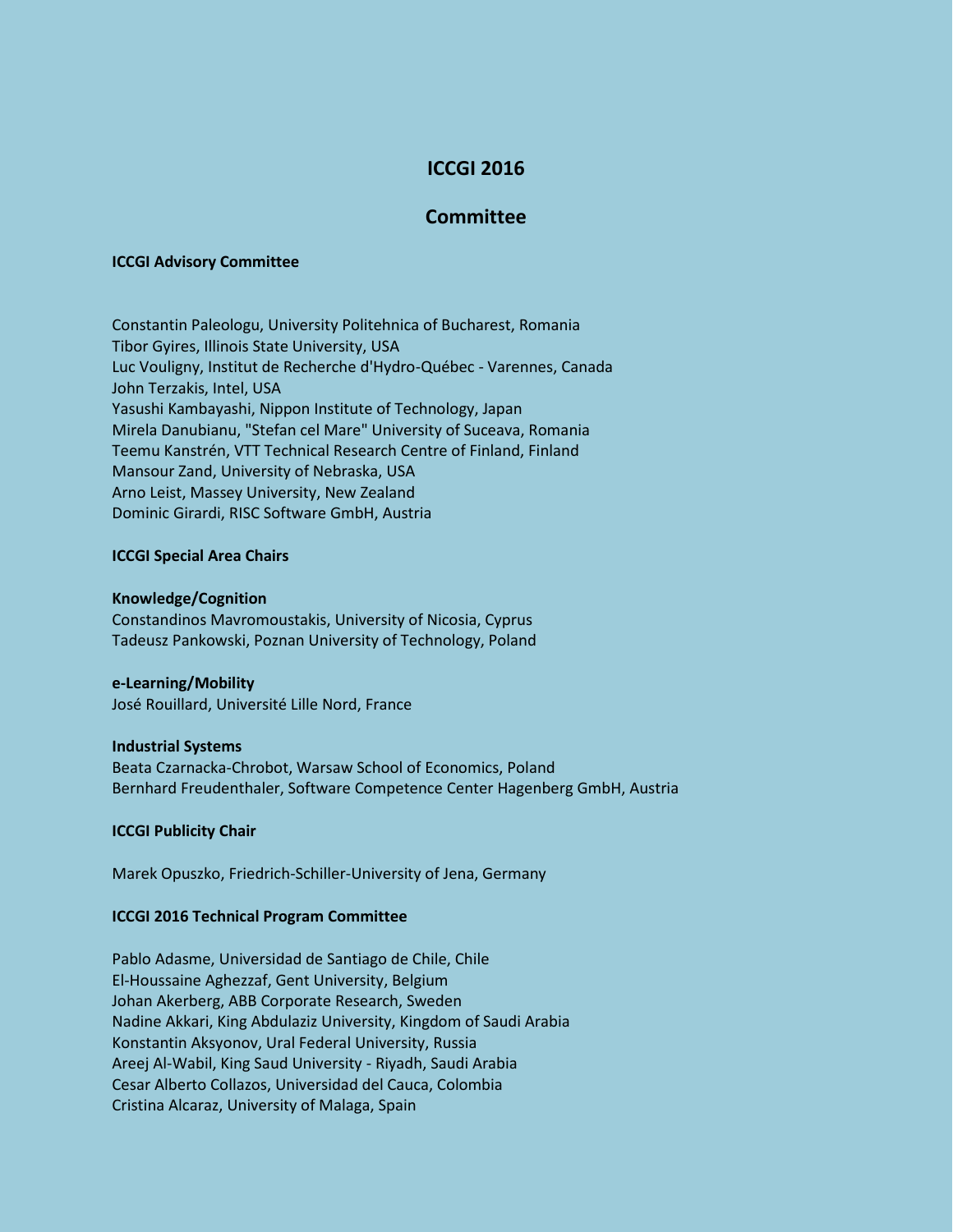Jose M. Alcaraz Calero, University of the West of Scotland, UK Panos Alexopoulos, iSOCO S.A. - Madrid, Spain Ali Alharbi, The University of Newcastle, Australia Fernando Almeida, University of Porto, Portugal Hala Mohammed Alshamlan, King Saud University, Saudi Arabia Mohammad Alshamri, King Khalid University, Saudi Arabia José Enrique Armendáriz-Iñigo, Universidad Pública de Navarra, Spain Stanislaw Ambroszkiewicz, Institute of Computer Science Polish Academy of Sciences, Poland Christos Anagnostopoulos, Ionian University, Greece Plamen Angelov, Lancaster University, UK Anna Antonova, Ural Federal University, Russia Josep Arnal Garcia, Universidad de Alicante, Span Ezendu Ariwa, London Metropolitan University, UK Kamran Arshad, University of Greenwich, UK Mustafa Atay, Winston-Salem State University, USA Ali Meftah Bakeer, University of Gloucestershire, UK Ali Barati, Dezful Branch - Islamic Azad University, Iran Iman Barjasteh, Michigan State University, USA Reza Barkhi, Virginia Tech - Blacksburg, USA Carlos Becker Westphall, Universidade Federal de Santa Catarina, Brazil Hatem Ben Sta, University of Tunis, Tunisia Jorge Bernardino, Institute Polytechnic of Coimbra - ISEC, Portugal Robert Bestak, Czech Technical University in Prague, Czech Republic Ateet Bhalla, Independent Consultant, India Fernando Bobillo, University of Zaragoza, Spain Mihai Boicu, George Mason University - Fairfax, USA Eugen Borcoci, University 'Politehnica' of Bucharest, Romania Claudio Borean, Telecom Italia, Italy Djamila Boukredera, University of Bejaia, Algeria Jean-Louis Boulanger, Independent Safety Assessor, France José Braga de Vasconcelos, Universidade Atlântica, Portugal Daniela Briola, University of Genoa, Italy Francesco Buccafurri, University "Mediterranea" of Reggio Calabri, Italy Luigi Buglione, Engineering.IT SpA, Italy Xiaoqiang Cai, The Chinese University of Hong Kong, Hong Kong Ani Calinescu, Oxford University, UK George Caridakis, University of the Aegean / National Technical University of Athens, Greece Laura Carnevali, University of Florence, Italy Cheng-Yuan Chang, National United University, Taiwan Maiga Chang, Athabasca University, Canada Ankit Chaudhary, MUM, USA Savvas A. Chatzichristofis, Democritus University of Thrace, Greece Chi-Hua Chen, National Chiao Tung University - Taiwan, R.O.C. Tzung-Shi Chen, National University of Tainan, Taiwan Wen-Shiung Chen (陳文雄), National Chi Nan University, Taiwan Zhixiong Chen, School of Liberal Arts, Mercy College - Dobbs Ferry, USA Albert M. K. Cheng, University of Houston, USA Amar Ramdane Cherif, University of Versailles, France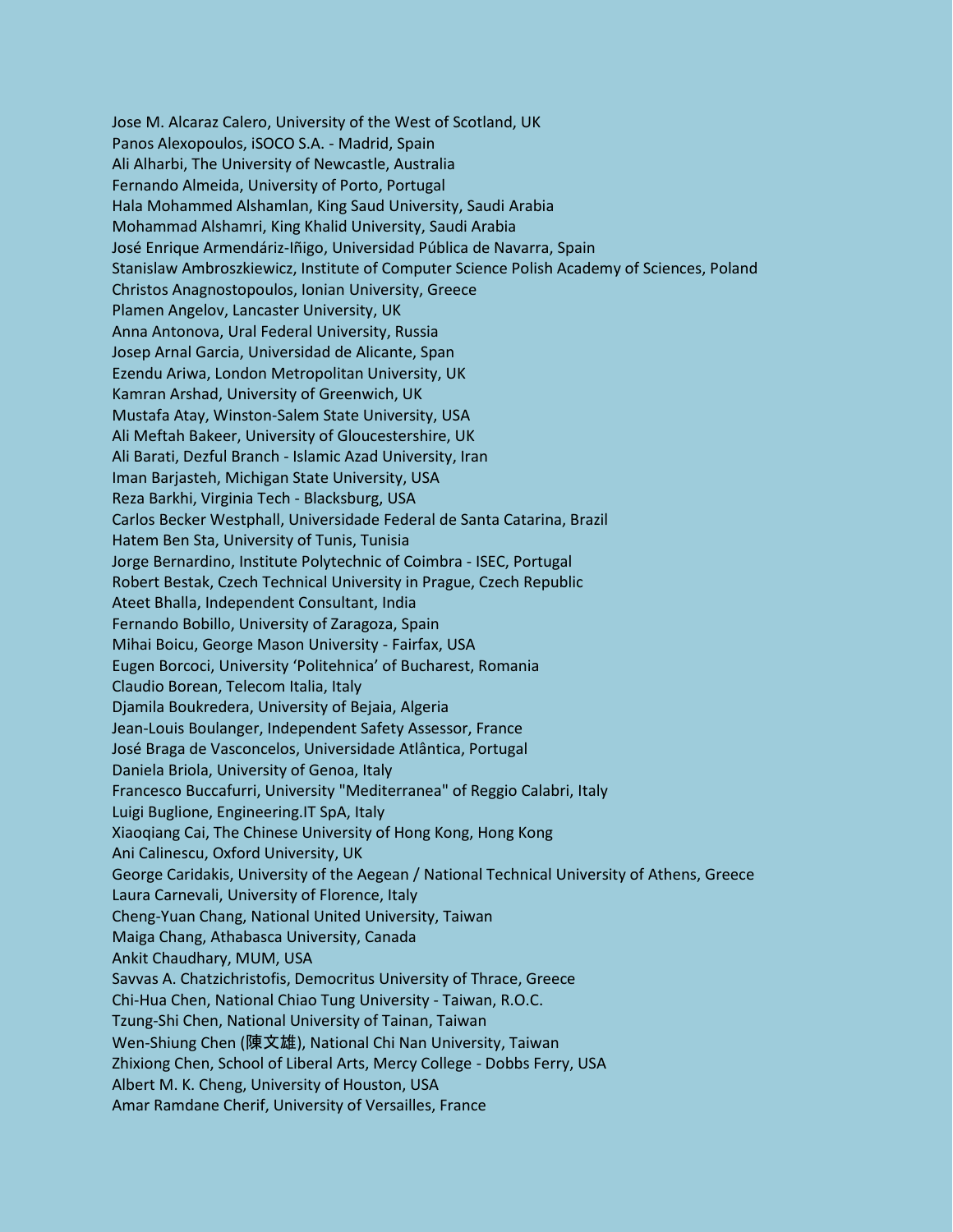Dickson Chiu, The University of Hong Kong, Hong Kong Gihwan Cho, Chonbuk University, Korea Michal Choras, University of Science and Technology, UTP, Bydgoszcz, Poland Franklyn Chukwunonso, Universiti Teknologi Malaysia (UTM), Malaysia Jose M. Claver, University of Valencia, Spain Francesco Colace, DIEII - Università degli Studi di Salerno, Italy Rebeca Cortázar, University of Deusto, Spain Beata Czarnacka-Chrobot, Warsaw School of Economics, Poland Kevin Daimi, University of Detroit Mercy, USA Dimitrios Damopoulos, Stevens Institute of Technology, USA Mirela Danubianu, "Stefan cel Mare" University of Suceava, Romania Bernard De Baets, Gent University, Belgium José de Oliveira Guimarães, Federal University of São Carlos, Brazil Vincenzo Deufemia, Università di Salerno - Fisciano, Italy Ludek Dolihal, Masaryk University - Brno, Czech Republic António Dourado, University of Coimbra, Portugal Juan Carlos Dueñas, ETSI Telecomunicación, Universidad Politécnica de Madrid, Spain Christof Ebert, Vector Consulting Services GmbH, Germany Chanaka Edirisinghe, The University of Tennessee - Knoxville, USA Hans-Dieter Ehrich, Technische Universität Braunschweig, Germany Moez Esseghir, Technology University of Troyes, France Fausto Fasano, University of Molise, Italy Maria Fazio, University of Messina, Italy Javier Dario Fernandez Ledesma, Universidad Pontificia Bolivariana - Medellín, Colombia Carlos Fernandez-Llatas, Universitat Politecnica de Valencia, Spain Kurt B. Ferreira, Sandia National Laboratories, USA Joerg Fliege, The University of Southampton, UK Rana Forsati, Shahid Beheshti University - Tehran, Iran Rita Francese, Università di Salerno - Fisciano, Italy Bernhard Freudenthaler, Software Competence Center Hagenberg GmbH, Austria Dirk Frosch-Wilke, University of Applied Sciences Kiel, Germany Matjaz Gams, Jozef Stefan Institute - Ljubljana, Slovenia Raghu Ganti, IBM Thomas J. Watson Research Center, U.S.A. Félix J. García, University of Murcia, Spain David Garcia Rosado, University of Castilla-La Mancha, Spain Olga Georgieva, Sofia University "St. Kl. Ohridski", Bulgaria Katja Gilly, Universidad Miguel Hernandez, Spain Debasis Giri, Haldia Institute of Technology, India Apostolos Gkamas, University Ecclesiastical Academy of Vella of Ioannina, Greece Gustavo González, Mediapro Research - Barcelona, Spain Feliz Gouveia, University Fernando Pessoa, Portugal William Grosky, University of Michigan, USA Francesco Guerra, University of Modena and Reggio Emilia, Italy Carlos Guerrero, Universitat de les Illes Balears Palma de Mallorca, Spain Nalan Gulpinar, University of Warwick - Coventry, UK Christophe Guyeux, Femto-ST institute | University of Bourgogne Franche-Comté, France Tibor Gyires, Technology Illinois State University, USA Maki K. Habib, The American University in Cairo, Egypt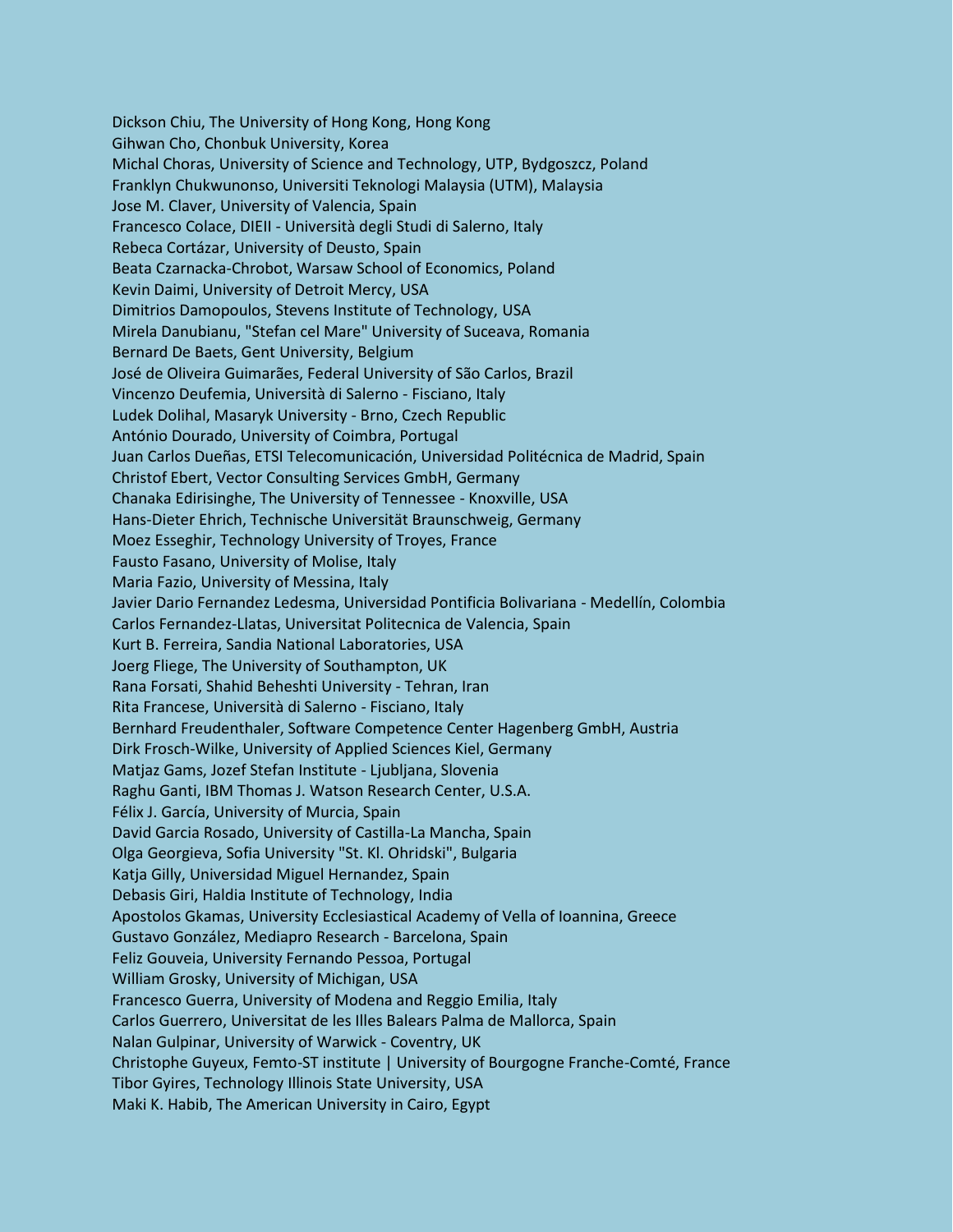Jana Varnušková, University of West Bohemia, Pilsen, Czech Republic Hani Hamdan, CentraleSupélec (École Centrale de Paris and École Supérieure d'Électricité), France Seung-Hoon Han, Chonnam National University, South Korea Petr Hanácek, Brno University of Technology, Czech Republic Fei Hao, Shanxi Agricultural University, China Sven Hartmann, TU-Clausthal, Germany Mohammad Mehedi Hassan, King Saud University, Kingdom of Saudi Arabia Bing He, Cisco System, Inc., USA Wladyslaw Homenda, Warsaw University of Technology, Poland Samuelson Hong, Management School - Hangzhou Dianzi University, China Jun Hu, Eindhoven University of Technology, The Netherlands Yo-Ping Huang, National Taipei University of Technology, Taiwan Tee Sim Hui, Multimedia University, Malaysia Rosziati Ibrahim, Universiti Tun Hussein Onn Malaysia (UTHM), Malaysia Larisa Ismailova, National Research Nuclear University "MEPhI" - Moscow, Russia Kyoko Iwasawa, Takushoku University - Tokyo Japan Helge Janicke, De Montfort University, UK Mehrshid Javanbakht, Azad University - Tehran, Iran Wassim Jaziri, Taibah University, KSA Guorui Jiang, Beijing University of Technology, China Maria João Ferreira, Universidade Portucalense, Portugal Paul Johannesson, Royal Institute of Technology - Stockholm, Sweden Matjaz B. Juric, University of Ljubljana, Slovenia Imed Kacem, Université de Lorraine, France Hermann Kaindl, TU-Wien, Austria György Kálmán, ABB Corporate Research, Norway Yasushi Kambayashi, Nippon Institute of Technology, Japan Georgios Kambourakis, University of the Aegean - Samos, Greece Keiichi Kaneko, Tokyo University of Agriculture and Technology, Japan Dimitris Kanellopoulos, University of Patras, Greece Dimitris Karagiannis, University of Vienna, Austria Randi Karlsen, University of Tromsø, Norway Andrzej Kasprzak, Politechnika Wrocławska, Poland Peter Kieseberg, SBA Research, Austria Byoung Uk Kim, US Air Force Research Laboratory, USA Marite Kirikova, Riga Technical University, Latvia Georgios Kioumourtzis, Center for Security Studies, Greece Wojciech Kmiecik, Wroclaw University of Technology, Poland Mehmet Koc, Bilecik Seyh Edebali University, Turkey Leszek Koszalka , Wroclaw University of Technology, Poland Janet L. Kourik, Webster University - St Louis, USA Piotr A. Kowalski, SRI Polish Academy of Sciences and Cracow University of Technology, Poland Dieter Kranzlmüller, Ludwig-Maximilians University of Munich, Germany Bartosz Krawczyk, Wroclaw University of Technology, Poland Jakub Kroustek, Brno University of Technology, Czech Republic Panos Kudumakis, Queen Mary University of London, UK Mariusz Łapczyński, Cracow University of Economics, Poland Robert Law, Glasgow Caledonian University, UK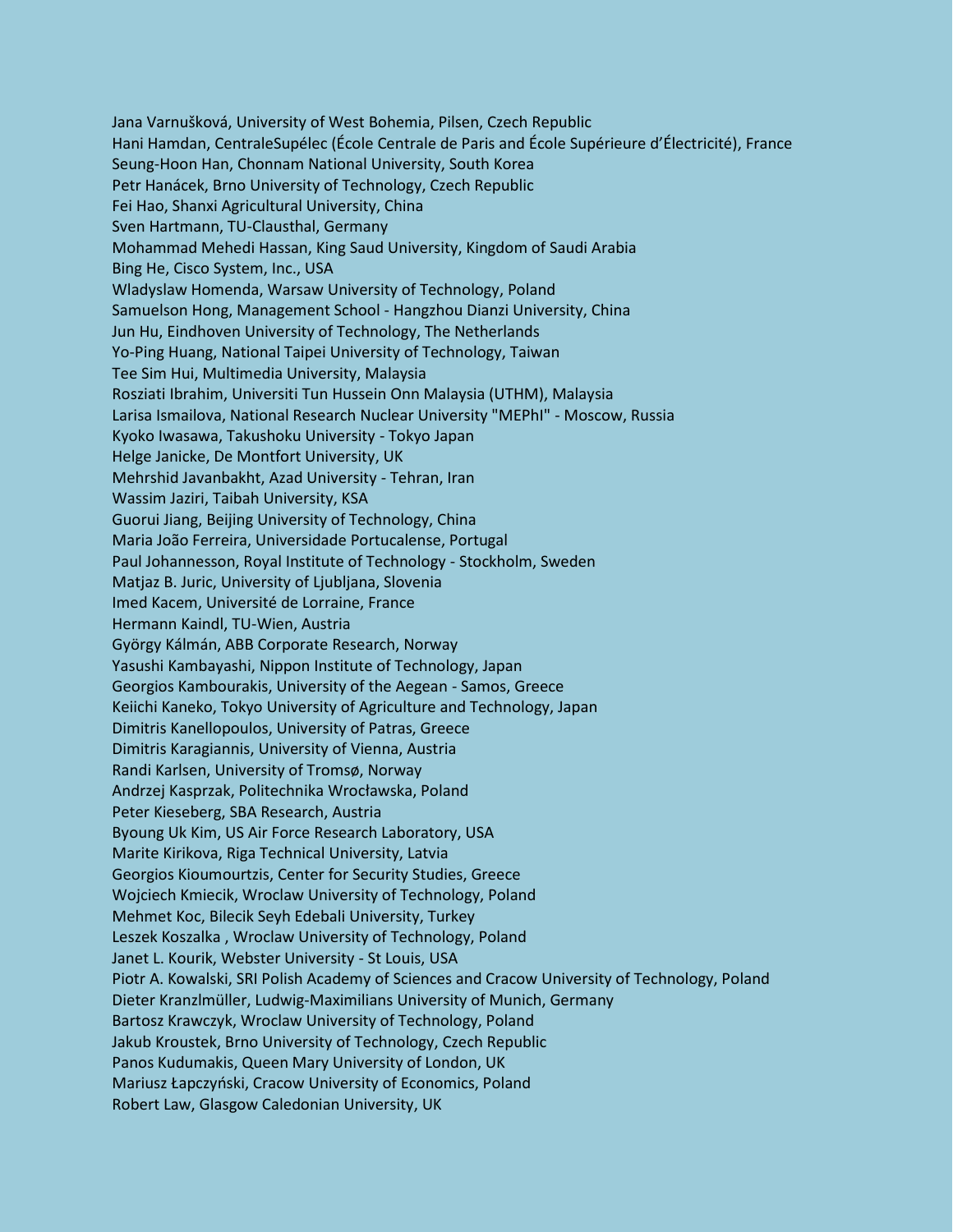Gyu Myoung Lee, Liverpool John Moores University, UK Tracey K.M. Lee, School of EEE Singapore, Singapore Arno Leist, Massey University, New Zealand Daniel Lemire, Université du Québec à Montréal (UQAM), Canada Ricardo Lent, Imperial College - London, UK Isaac Lera, Universitat de les Illes Balears Palma de Mallorca, Spain Tiberiu S. Letia, Technical University of Cluj-Napoca, Romania Bo Li, Beihang University, China Quan-Lin Li, Yanshan University, China Panos Linos, Butler University, USA Abdel Lisser, University of Paris Sud, LRI - Orsay, France Angela Locoro, University of Genova, Italy Francesca Lonetti, CNR-ISTI, Italy Josip Lorincz, University of Split, Croatia Alen Lovrencic, University of Zagreb, Croatia Szymon Lukasik, AGH University of Science and Technology, Poland Dickson Lukose, MIMOS Berhad, Malaysia Stephane Maag, Telecom SudParis, France Olaf Maennel, Tallinn University of Technology, Estonia José María Luna, University of Córdoba, Spain Francesco Maiorana, University of Catania, Italy Viliam Makis, University of Toronto, Canada Giuseppe Mangioni, University of Catania, Italy Gregorio Martinez, University of Murcia, Spain Constandinos Mavromoustakis, University of Nicosia, Cyprus Natarajan Meghanathan, Jackson State University, USA Angelos Michalas, Technological Educational Institute of Western Macedonia, Greece Jerzy Michnik, University of Economics in Katowice, Poland Jelena Milosevic, Università della Svizzera italiana, Switzerland Marius Minea, University Politehnica of Bucharest, Romania Martin Misut, University of Economics in Bratislava, Slovakia Lars Moench, FernUni-Hagen, Germany Ghodrat Moghadampour, Vaasa University of Applied Sciences Technology and Communication, Finland György Molnár, Budapest University of Technology and Economics, Hungary Valérie Monfort, Université Paris 1 Panthéon Sorbonne, France Paula Morais, Universidade Portucalense - Porto, Portugal Fernando Moreira, Universidade Portucalense, Portugal Bernard Moulin, Université Laval, Canada Mary Luz Mouronte, Universidad Politécnica de Madrid, Spain Isabel Muench, German Federal Office for Information Security), Germany Antonio Muñoz, University of Malaga, Spain Phivos Mylonas, Ionian University, Greece Pablo Najera, University of Malaga, Spain Tomoharu Nakashima, Osaka Prefecture University, Japan Joan Navarro, Ramon Llull University, Spain Antonio Navarro Martín, Universidad Complutense de Madrid, Spain Leila Nemmiche Alachaher, ISIMA, France Marcio Katsumi Oikawa, Universidade Federal do ABC, Brazil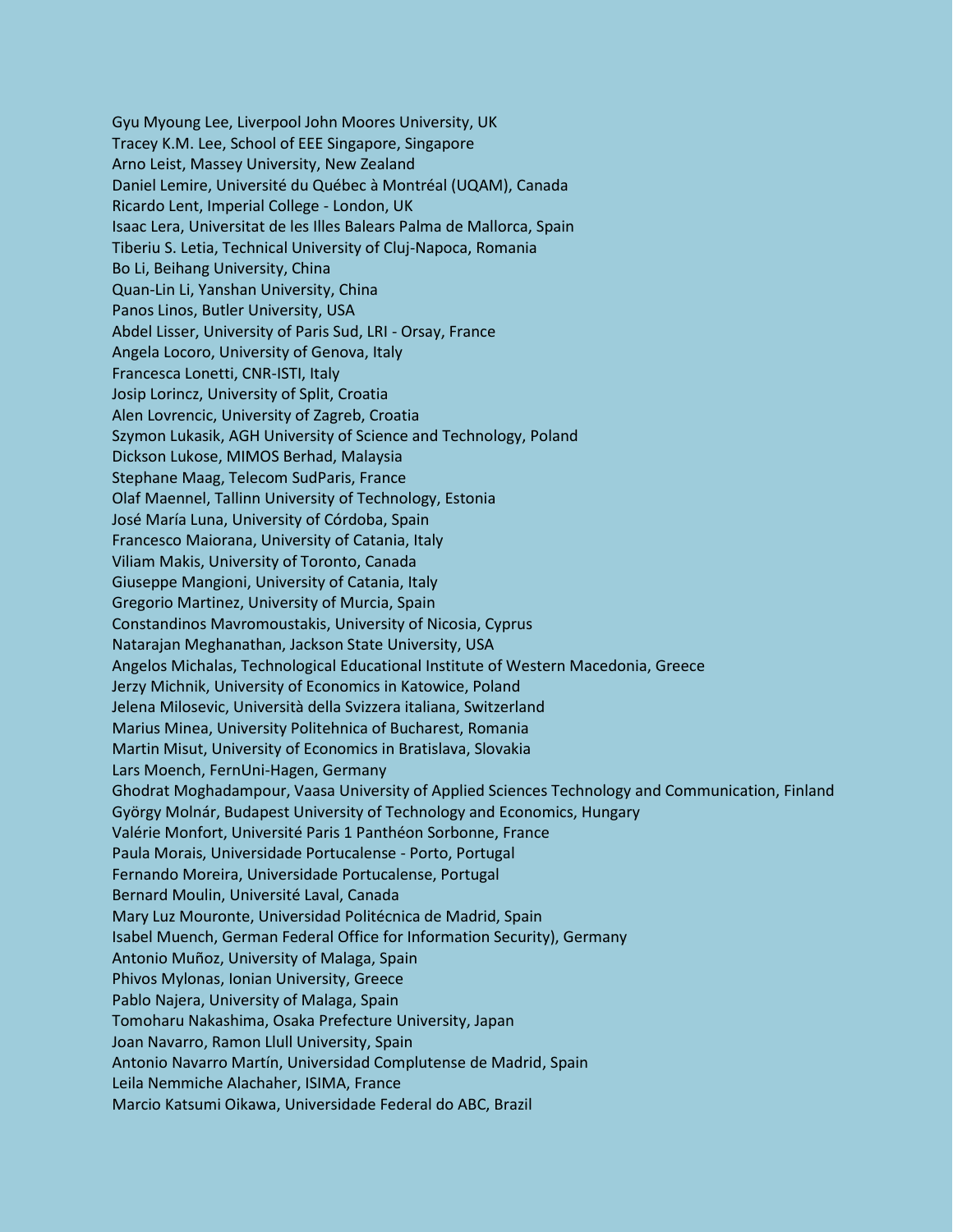Hichem Omrani, CEPS/INSTEAD, Luxembourg Chung-Ming Ou, Kainan University, Taiwan Constantin Paleologu, University Politehnica of Bucharest, Romania Thanasis Papaioannou, Center for Research and Technology Hellas (CERTH), Greece Marcin Paprzycki, Systems Research Institute / Polish Academy of Sciences - Warsaw, Poland Tadeusz Pankowski, Poznan University of Technology, Poland Mukaddim Pathan, Telstra Corporation Limited, Australia Al-Sakib Khan Pathan, UAP and SEU, Bangladesh/ Islamic University in Madinah, KSA Kunal Patel, Ingenuity Systems, USA Jose J. Pazos Arias, Universidad Vigo, Spain Bernhard Peischl, Technische Universität Graz, Austria José Pelegrí Sebastiá, Universitat Politècnica de València, Spain Marek Penhaker, VSB - Technical University of Ostrava, Czech Republic Andrea Perego, European Commission - Joint Research Centre, Italy Fernando Pereñíguez García, Universidad Católica San Antonio Murcia, Spain Zeeshan Pervez, University of the West of the Scotland, UK Dana Petcu, Western University of Timisoara, Romania Willy Picard, Poznan University of Economics, Poland Selwyn Piramuthu, University of Florida, USA Iwona Pozniak-Koszalka, Wroclaw University of Technology, Poland Paula Queluz, Instituto Superior Técnico - University of Lisbon / Instituto de Telecomunicações, Lisbon, Portugal Kornelije Rabuzin, University of Zagreb - Varazdin, Croatia Karthik Rajasekar, Oak Ridge National Laboratory, USA Stefan Rass, Universitaet Klagenfurt, Austria Elena Ravve, Ort Braude College, Israel Danda B. Rawat, Georgia Southern University, USA Ulrich Reimer, University of Applied Sciences St. Gallen, Switzerland Marek Reformat, University of Alberta - Edmonton, Canada Luis Paulo Reis, University of Minho/LIACC, Portugal Eric Renault, Télécom SudParis, France Feliz Ribeiro Gouveia, Universidade Fernando Pessoa, Portugal Nasser-Eddine Rikli, King Saud University, Saudi Arabia Michele Risi, University of Salerno, Italy Agos Rosa, LaSEEB, Portugal José Rouillard, Université Lille Nord de France Pawel Rózycki, University of IT and Management (UITM), Poland Serap Sahin, Izmir Institute of Technology, Turkey Ozgur Koray Sahingoz, Turkish Air Force Academy, Turkey Manuel Filipe Santos, Universidade do Minho - Guimarães, Portugal Ana Šaša, University of Ljubljana, Slovenija Peter Schartner, Klagenfurt University, Austria Florence Sèdes, Toulouse 3 University, France Isabel Seruca, Universidade Portucalense, Porto, Portugal Marc Sevaux, Université de Bretagne-Sud, France Qiao Shaojie, Southwest Jiaotong University, China Ashok Sharma, TechMahindra, India Patrick Siarry, Université Paris 12 (LiSSi) - Creteil, France